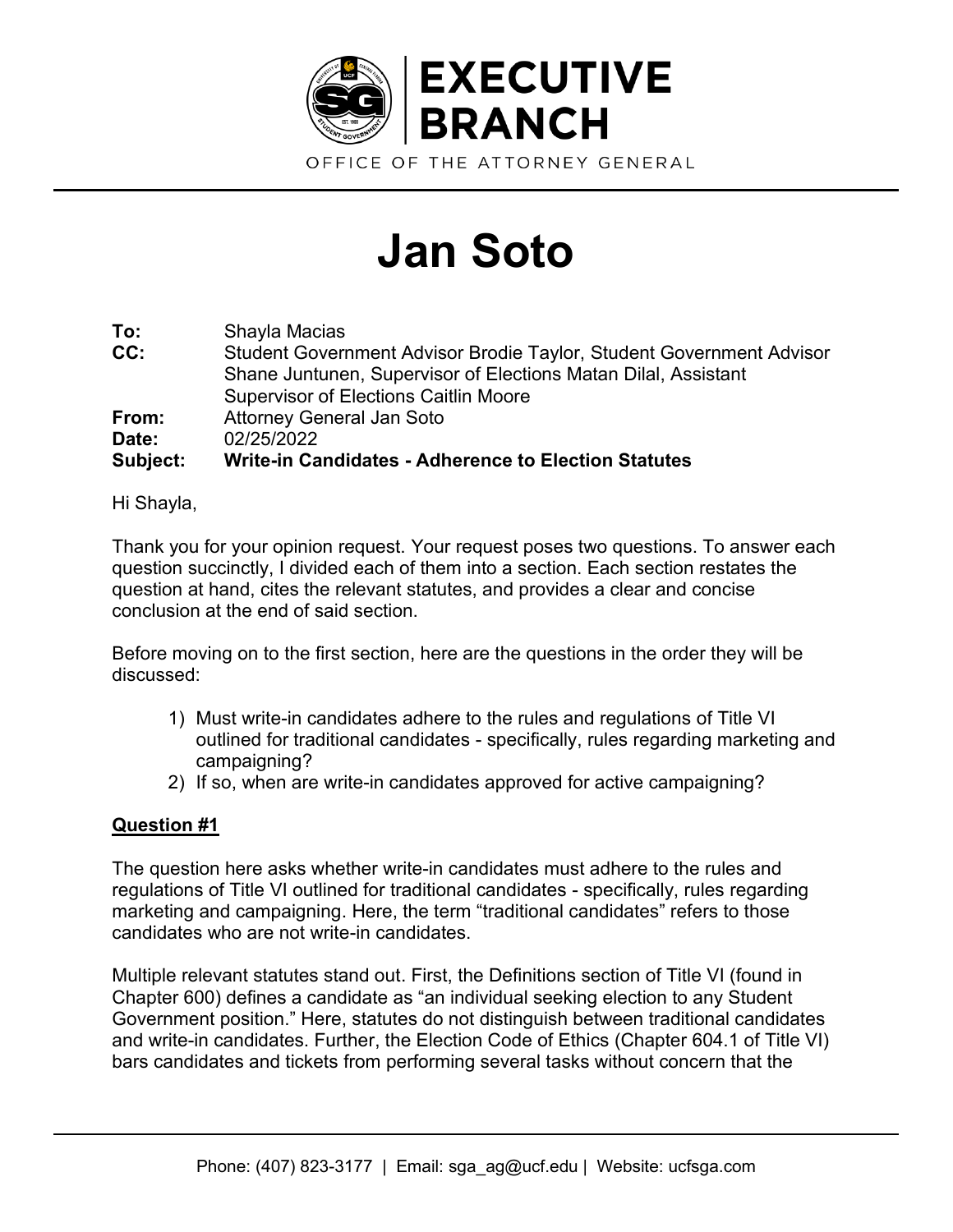

candidate in question might run as a write-in. For all intents and purposes, there are only a handful of differences between traditional candidates and write-in candidates.

In fact, Title VI only distinguishes traditional candidates from write-in candidates in a regular election cycle in two ways. First, Title VI omits the names of write-in candidates from ballots. Chapter 604.7 (A) explicitly states that "[w]rite-in candidates' names will not be placed on ballots." Second, the process to confirm the candidate's eligibility differs between traditional and write-in candidates. While traditional candidates must collect a number of signatures to run, write-in candidates only need to file a write-in declaration form. These are the only two discernable distinctions between traditional candidates and write-in candidates in a regular.

Write-in candidates must then adhere to the rules and regulations of Title VI outlined for traditional candidates. Any requirements for candidates also encompass write-in candidates.

This also applies to rules regarding marketing and campaigning. Two statutes govern marketing and campaigning: Chapter 604.1 and Chapter 604.2. Both statutes limit how all candidates campaign – through marketing or other means. All candidates must follow these rules and regulations regardless of how they became candidates.

## **Question #2**

The question here proceeds from the answer to the previous question: since write-in candidates must adhere to the rules for in Title VI, when are write-in candidates approved for active campaigning?

Chapter 604.7  $-$  the Write-in Candidates section of Title VI  $-$  provides some clarity. Subsection  $B(3)$  of that same state requires that "[a]ny individual who wishes to be a write-in candidate must file a write-in Declaration Form with the Senate Graduate Assistant by 5:00 PM on the final day of primary voting." This declaration form may be filed any time before then. Chapter 603.3 (F) clarifies that "[a]ctive campaigning shall begin immediately following the tickets' Declaration of Candidacy."

Thus, once your write-in Declaration Form has been processed and approved, active campaigning begins.

I hope that these answers clarify some of the ambiguity found within Title VI. If you ever have any further questions, I would be more than happy to address them.